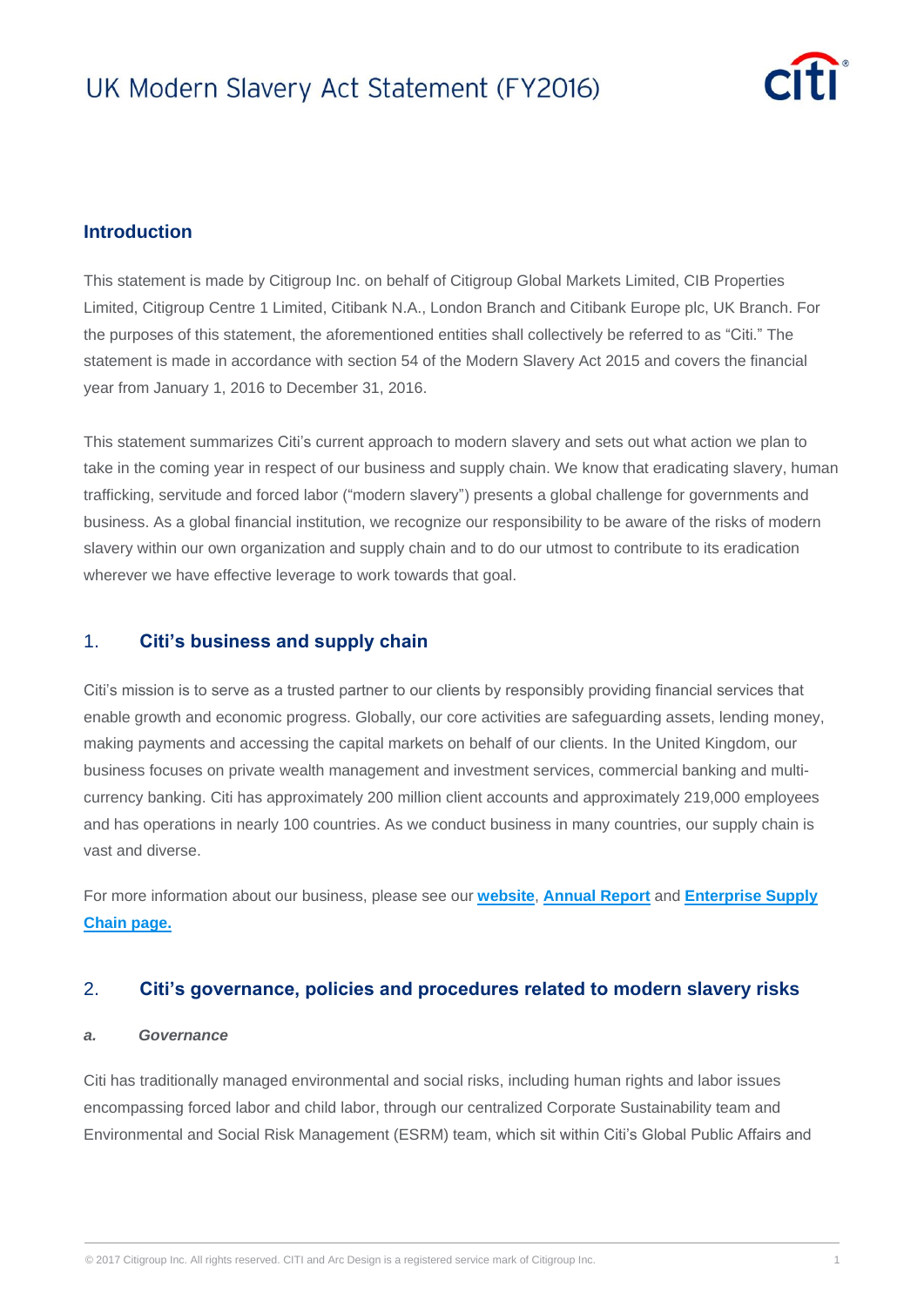

Institutional Clients Group Risk functions respectively. Our Enterprise Supply Chain (ESC) organization is responsible for global supply chain practices across different regional teams.

These functions work collaboratively with other enterprise functions at Citi, as well as independent consultants, to ensure our policies and procedures meet national legal requirements where we do business while respecting internationally recognized human rights and associated standards.

To learn more about Citi's values, governance structure and policies on human rights and other social and environmental issues, please visit the Environmental and Social Information section of our **[Corporate](http://www.citigroup.com/citi/investor/corporate_governance.html)  [Governance page](http://www.citigroup.com/citi/investor/corporate_governance.html)**.

#### *b. Policies and principles relevant to modern slavery*

Prior to the enactment and entry into force of the UK Modern Slavery Act 2015, Citi had issued statements and created policies in relation to human rights and labor issues that encompass our commitment to contributing to the work of eradicating practices constituting modern slavery, including:

- Citi's **[Statement on Human Rights](http://www.citigroup.com/citi/citizen/data/citi_statement_on_human_rights.pdf)**, which expresses our support for the protection and promotion of human rights, including those in the United Nations Universal Declaration of Human Rights and the International Labour Organization's Declaration on Fundamental Principles and Rights at Work, which encompass forced labor and child labor;
- Citi's **[Environmental and Social Policy Framework,](http://www.citigroup.com/citi/environment/data/937986_Env_Policy_FrameWk_WPaper_v2.pdf)** which applies our commitment to environmental and social issues to our financing of our clients' activities;
- Citi's **Statement of [Supplier Principles,](http://www.citigroup.com/citi/suppliers/supplierprinciples.htm)** which communicates our expectations on human rights and labor issues to our suppliers;
- Citi is also a signatory to the United Nations Global Compact, whose Ten Principles include the elimination of all forms of forced and compulsory labor and the effective abolition of child labor. In addition, Citi supports the United Nations Guiding Principles on Business and Human Rights (the "UN Guiding Principles") and is working to internally implement the corporate responsibility to respect human rights. For more on our efforts to implement the UN Guiding Principles, see the "Human Rights" section of our **2016 Global [Citizenship Report](http://www.citigroup.com/citi/about/citizenship/)**.

#### *c. Efforts to improve our policies, procedures and contractual terms*

As part of our commitment to combating modern slavery, we have been conducting a review of key policies, procedures and contractual terms for suppliers and are in the process of taking the following steps: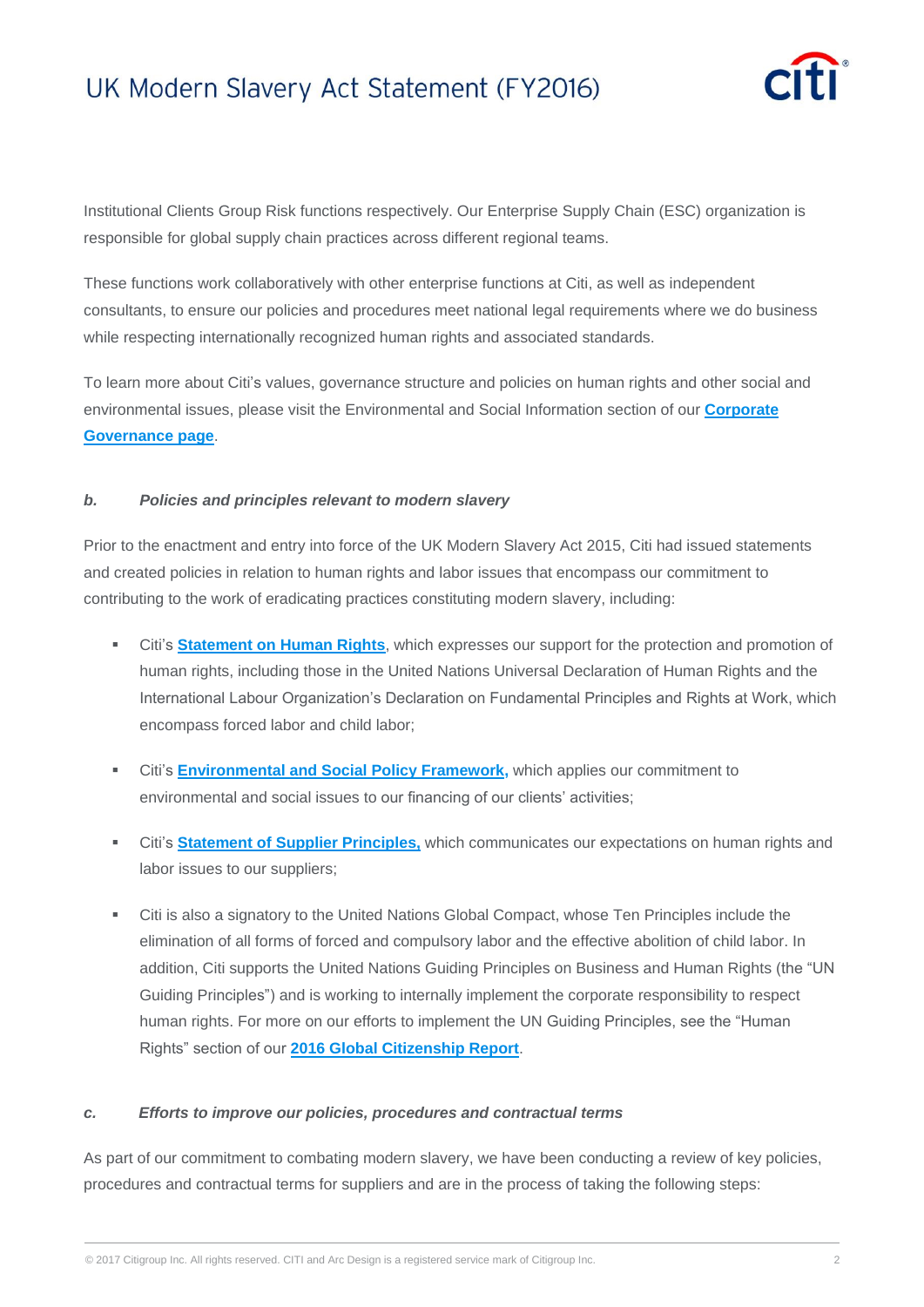

- Reviewing Citi's **Statement on Human Rights**, so that our opposition to all forms of modern slavery in our operations and throughout our supply chain is explicit;
- Reviewing Citi's **Statement of Supplier Principles** to ensure that it clearly expresses to our suppliers our expectations regarding all aspects of modern slavery;
- Reviewing Citi's **Standards for Suppliers** to ensure that it sets out the standards that our suppliers are expected to comply with in relation to modern slavery. The Standards for Suppliers is intended to facilitate compliance by suppliers with Citi policies and requirements in the course of providing services to Citi;
- Reviewing Citi's **Environmental and Social Policy Framework** to ensure that it addresses modern slavery and that indicia of modern slavery are included in our due diligence of client transactions subject to the policy; and
- Reviewed our standard contractual terms for new EMEA (Europe, Middle East and Africa) suppliers as set out in our core Master Services Agreement templates for goods and services and updated them to include specific provisions in relation to modern slavery.

#### *d. Training*

In addition to the above, in-person training and awareness sessions have been delivered to our key EMEA ESC (Enterprise Supply Chain) Sourcing and Third Party Management colleagues in relation to modern slavery to provide an awareness of the matter and describe actions they can take to help us tackle the problem. Similar sessions are also being delivered to relevant EMEA Human Resources teams by EMEA Employee Relations.

## 3. **Risk assessment and due diligence processes**

Reflecting the UN Guiding Principles, our due diligence activities to combat modern slavery are risk-based. Based on initial assessments of our business and supply chain, our understanding is that the primary risks for modern slavery reside in our supply chain. However, we have also initiated a risk assessment to help us to identify and prioritize the most severe human rights impacts related to our clients' activities and to engage with our clients on these issues. As described below, we have existing due diligence processes in place with respect to both areas, which we continued improving upon in 2016:

 **In our supply chain:** As part of our current efforts to assess whether our suppliers meet our wide range of human rights and sustainability standards, where appropriate we currently require their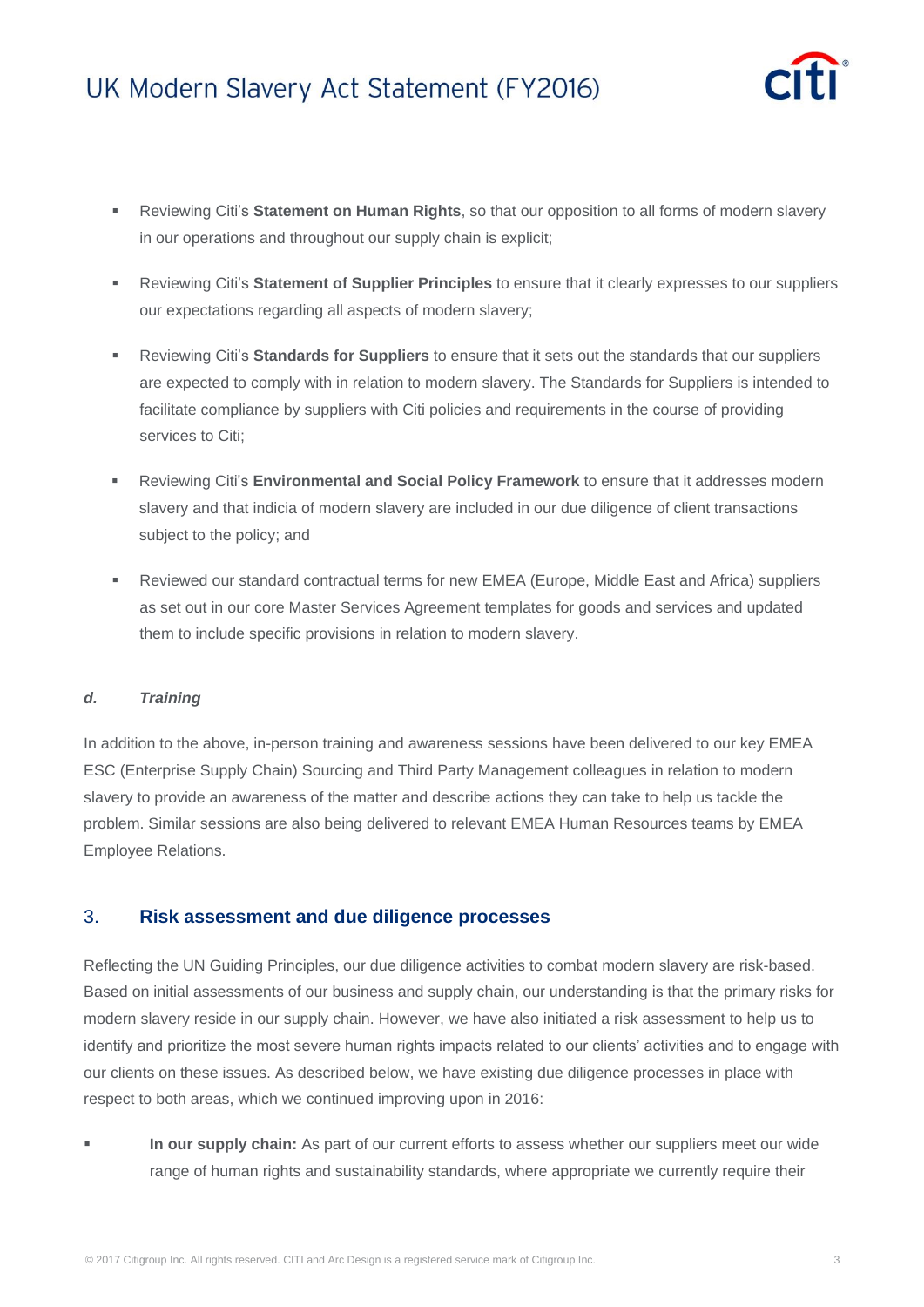

completion of a Citi Corporate Responsibility Questionnaire (CRQ) which is managed by our Citi Supply Chain Development, Inclusion, and Sustainability team. In 2016, we initiated an update of the EMEA CRQ and related processes across regions and have successfully completed the update of the EMEA questionnaire with several additional questions related to modern slavery. Furthermore, with the assistance of external advisors, we are undertaking a supply chain risk assessment which is looking at over 1,300 of our key EMEA suppliers sampled across various functions. We are benchmarking using key information such as the supplier type and geographical location and we are also reviewing this against independent and regulatory employment risk assessment resources. The results will produce supplier risk ratings enabling us to prioritize future due diligence within our supply chain. We will be reviewing any potential higher risk EMEA relationships based on our risk assessment process outcomes, and determining the extent to which it is appropriate to take any further measures to address the risks of modern slavery where we have a direct relationship with those organizations.

 **In our clients' activities**: Citi's **[Environmental and Social Risk Management](http://www.citigroup.com/citi/environment/data/937986_Env_Policy_FrameWk_WPaper_v2.pdf) Policy** prohibits Citi from directly or indirectly financing projects or activities involving harmful or exploitative forms of forced labor and child labor. In 2016, Citi initiated a portfolio-wide human rights due diligence process that expanded our review of our institutional clients' activities to include broader evaluation of the most salient human rights risks inherent to all sectors across our portfolio, including risks of modern slavery. Our risk assessment is carried out with the assistance of third-party data providers and in consultation with various external NGO stakeholders and industry experts. These sources help us to identify and prioritize the most severe human rights impacts related to our clients' activities, including various practices related to modern slavery present in diverse industries. Based on these assessments, we have initiated a process of engaging with our clients—which, in line with the UN Guiding Principles framework, is based on a prioritization of the most severe human rights impacts related to client activities—to identify areas where we might be positioned to use our leverage to influence performance on risk identification, prevention and mitigation.

### 4. **Improving effectiveness**

As part of our efforts to improve on the effectiveness of the steps we have taken above, we will evaluate additional steps during the course of the 2017 financial year. This will include exploring opportunities to expand the type of training required for key staff in relation to the Modern Slavery Act and modern slavery risks as well as identifying ways to engage appropriately with higher risk suppliers based on our risk assessment process, to make them aware of our zero tolerance approach to modern slavery and encourage them to adopt their own measures to minimize the risks of slavery and trafficking within their own organizations and supply base.